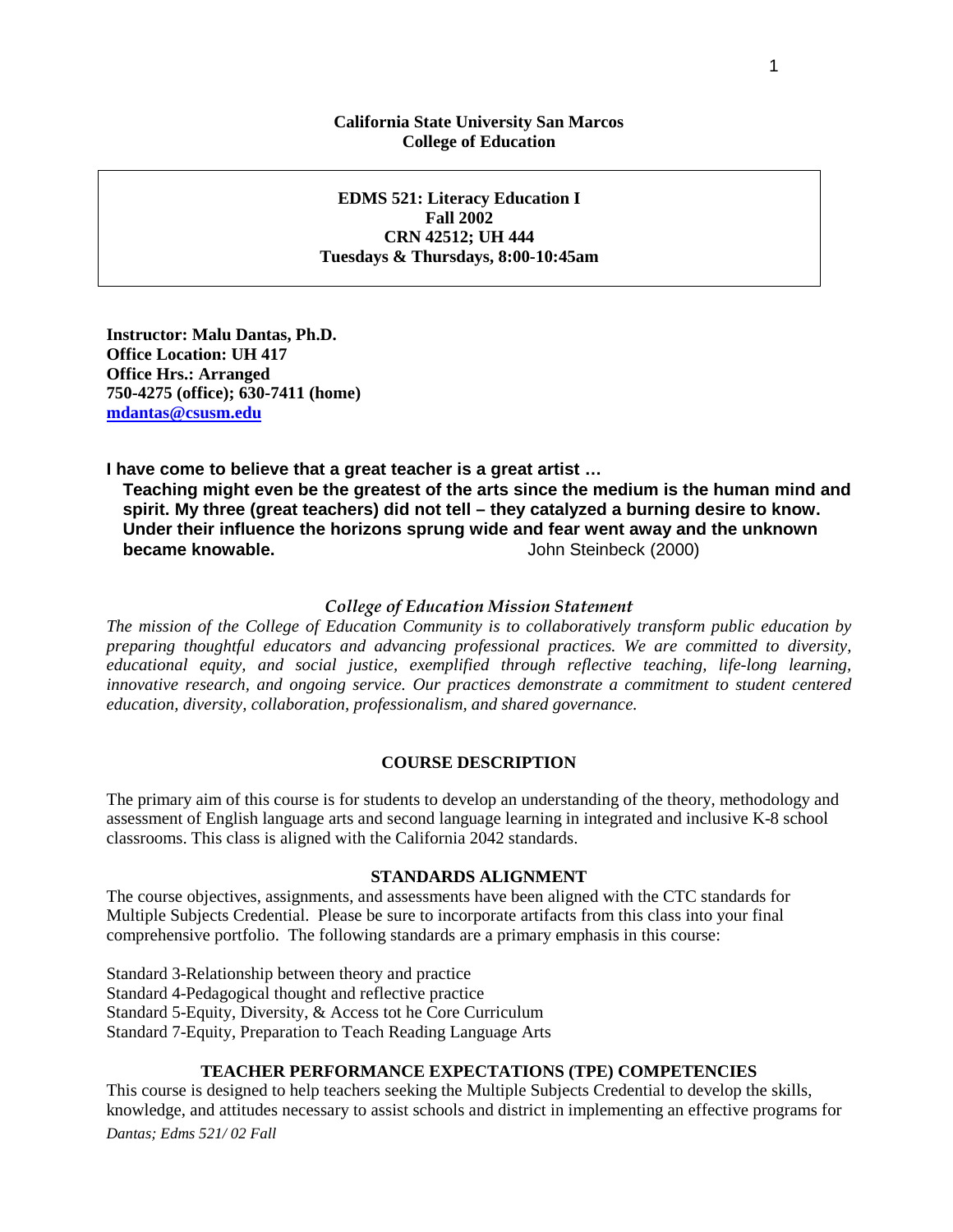all students. The successful candidate will be able to merge theory and practice in order to realize a comprehensive and extensive educational program for all students. The following TPE's are addressed in this course:

Primary Emphasis TPE 1a-Subject Specific Pedagogical Skills for MS Teaching TPE 2-Monitoring Student Learning TPE 3-Interpretation and Use of Assessments TPE 4-Making Content Accessible TPE 6-Developmentally Appropriate Teaching Practices TPE 6a-Developmentally Appropriate Practices in Grades K-3 TPE 6b-Developmentally Appropriate Practices in Grades 4-8 TPE 6d-Teaching Special Education Populations in General Education Environments

Secondary Emphasis: TPE 5-Student Engagement TPE 7-Teaching English Learners TPE 8-Learning About Students TPE 9-Instructional Planning TPE 10-Instructional Time TPE 11-Social Environment TPE 13-Professional Growth TPE 14-Educational Technology TPE 15-Social Justice and Equity

#### **OBJECTIVES**

## **KNOWLEDGE**

Teacher candidates will:

gain an understanding of how a first and second language is acquired.

gain an understanding of the reading process and its relationship to thought, language and learning. gain an understanding of how people learn to read and write in their first and second language become familiar with current approaches to the teaching of reading and writing and the theoretical bases of such approaches.

become familiar with current approaches to the teaching of reading and writing in culturally and linguistically diverse elementary school classrooms

become familiar with classroom diagnostic techniques and evaluation procedures.

become familiar with current approaches to the teaching of reading and writing to children with special learning needs

## **SKILLS**

Teacher candidates will:

become sensitive observers of children's language using behaviors.

analyze children's reading and writing behavior as a basis for making instructional decisions translate the results of formal and informal assessment of children's reading and writing behaviors into instructional plans

develop the ability to select appropriate materials and instructional strategies to meet the individual needs of students

learn how to organize the classroom for teaching reading and writing to culturally and linguistically diverse populations.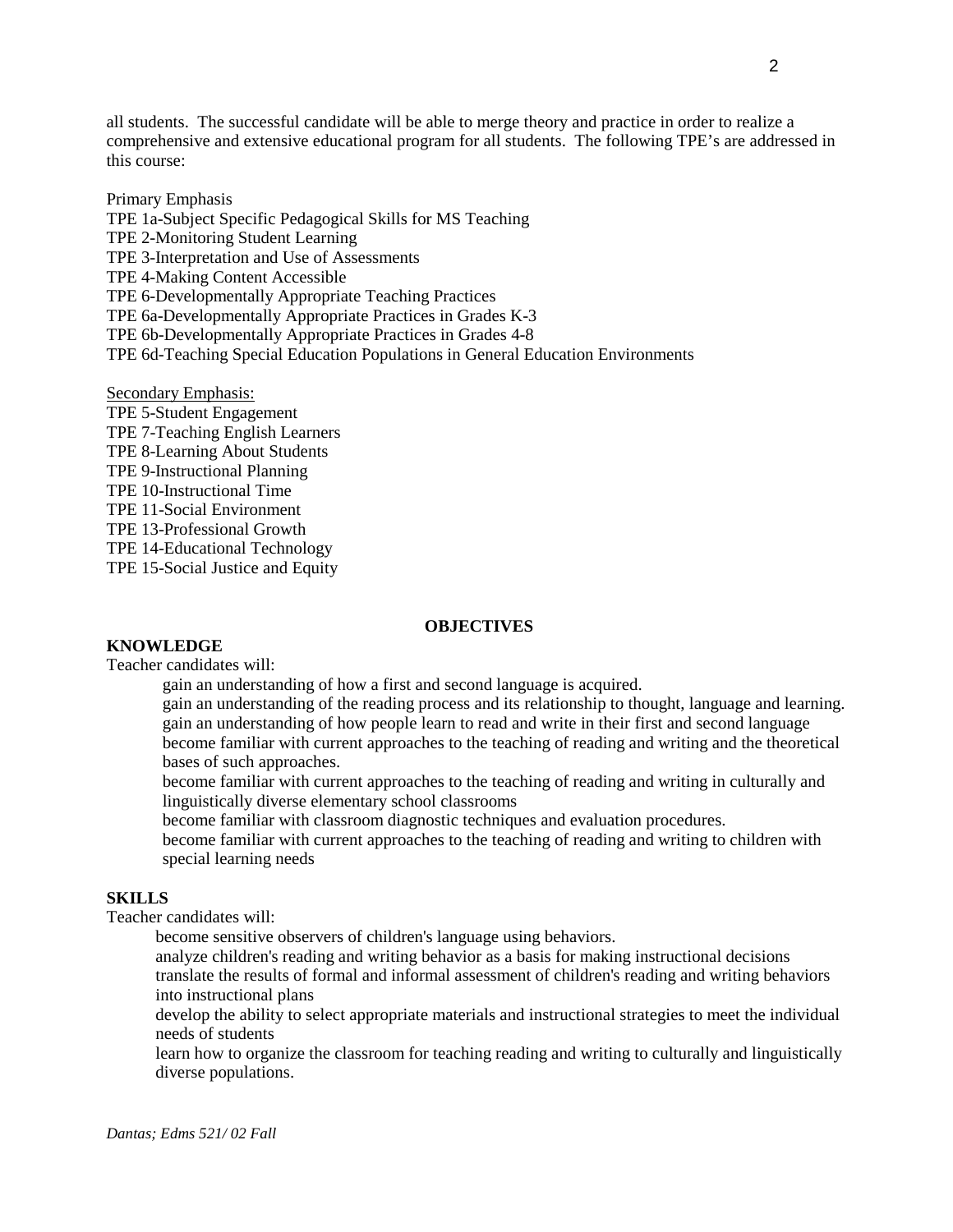## **ATTITUDES AND VALUES**

Teacher candidates will:

- develop an appreciation for the natural language abilities children possess for processing and producing print
- develop an appreciation for the need and value of integrating reading and writing into all areas of the curriculum
- affirm the importance of a rich environment for developing an effective language arts program.
- develop a sensitivity to and appreciation for culturally and linguistically diverse learners.
- develop a sensitivity to and appreciation for children with special learning needs
- develop an appreciation for the importance of reading and writing for their own personal and professional growth
- develop a respect for each student, his/her abilities and background and the student's right to instruction that meets his or her individual needs.

#### **REQUIRED TEXTS:**

California Department of Education (1999). Reading/Language arts framework for California schools: Kindergarten through grade twelve. Sacramento, CA: Author. [You can also download the framework from [http://www.cde.ca.gov/ci/reading.html\]](http://www.cde.ca.gov/ci/reading.html)

Choate, J. (2000). Successful Inclusive Teaching. Allyn and Bacon  $(3<sup>rd</sup>$  ed.).

Cunningham, P. M. (2000) Phonics they use: Words for reading and writing  $3^{rd}$  ed.). Longman. Gibbons, P. (1993). Learning to learn in a second language. Portsmouth, NH: Heinemann.

Johns, J. (2000). Basic Reading Inventory: Pre-primer through grade twelve & early literacy assessments. Dubuque, Iowa: Kendall-Hunt.

Tompkins, G.E. (2001). *Literacy for the 21st Century: A Balanced Approach, 3rd Edition.* Prentice Hall.

Zarrillo, J. J. (2002). Ready for RICA: A test preparation guide for California's Reading Instruction Competence Assessment. Merrill Prentice Hall.

#### **List of Recommended Readings**

1. Fountas, I.C. and Pinnell, G.S. (2001). Guiding readers and writers grades 3-6: Teaching comprehension, genre, and content literacy. Portsmouth, NH: Heinemann.

2. Fountas, I.C. and Pinnell, G.S. (1996), Guided reading: Good first teaching for all children. Portsmouth, NH: Heinemann.

3. Taberski, S. (2000). On solid ground: Strategies for teaching reading k-3. Portsmouth, NH: Heinemann.

4. Cunningham, P. M., & Allington, R. L. (2003). Classrooms that work:

They can all read and write (3rd. ed.). Allyn & Bacon.

5. Cunningham, P., Hall, D., & Sigmon, C. (1999). The teacher, s guide to the four blocks: A multimethod, multilevel framework for grades 1-3. Greensboro, NC: Carson-Dellosa.

6. Hall, D., & Cunningham, P. (1997). Month by month reading and writing for kindergarten. Carson-Dellosa.

7. Hall, D., & Cunningham, P. (1998). Month by month phonics for second grade. Carson-Dellosa.

8. Cunningham, P., & Hall, D. (1997). Month by month phonics for first grade. Carson-Dellosa.

9. Cunningham, P., & Hall, D. (1998). Month by month phonics for third grade. Carson-Dellosa.

10. Cunningham, P, & Hall, D. (1998). Month by month phonics for upper grades: A second chance for struggling readers and students learning English. Greensboro, NC: Carson-Dellosa.

11. Allen, J. (1999). Words, words, words: Teaching vocabulary in grades 4-12. York, Maine: Stenhouse.

12. Bear, D., Invernizzi, M., Templeton, S., & Johnston, F. (2000). Words their way: Word study for phonics,

vocabulary, and spelling instruction, 2nd ed. Upper Saddle River, NJ: Prentice Hall.

13. Hoyt, L. (1999). Revisit, reflect, retell: Strategies for improving reading comprehension. Heinemann.

14. Moline, S. (1995). I see what you mean: Children at work with visual information. Stenhouse.

15. Rossi, J, & Schipper, B. (1999). Case studies in preparation for the California reading competency test. Needham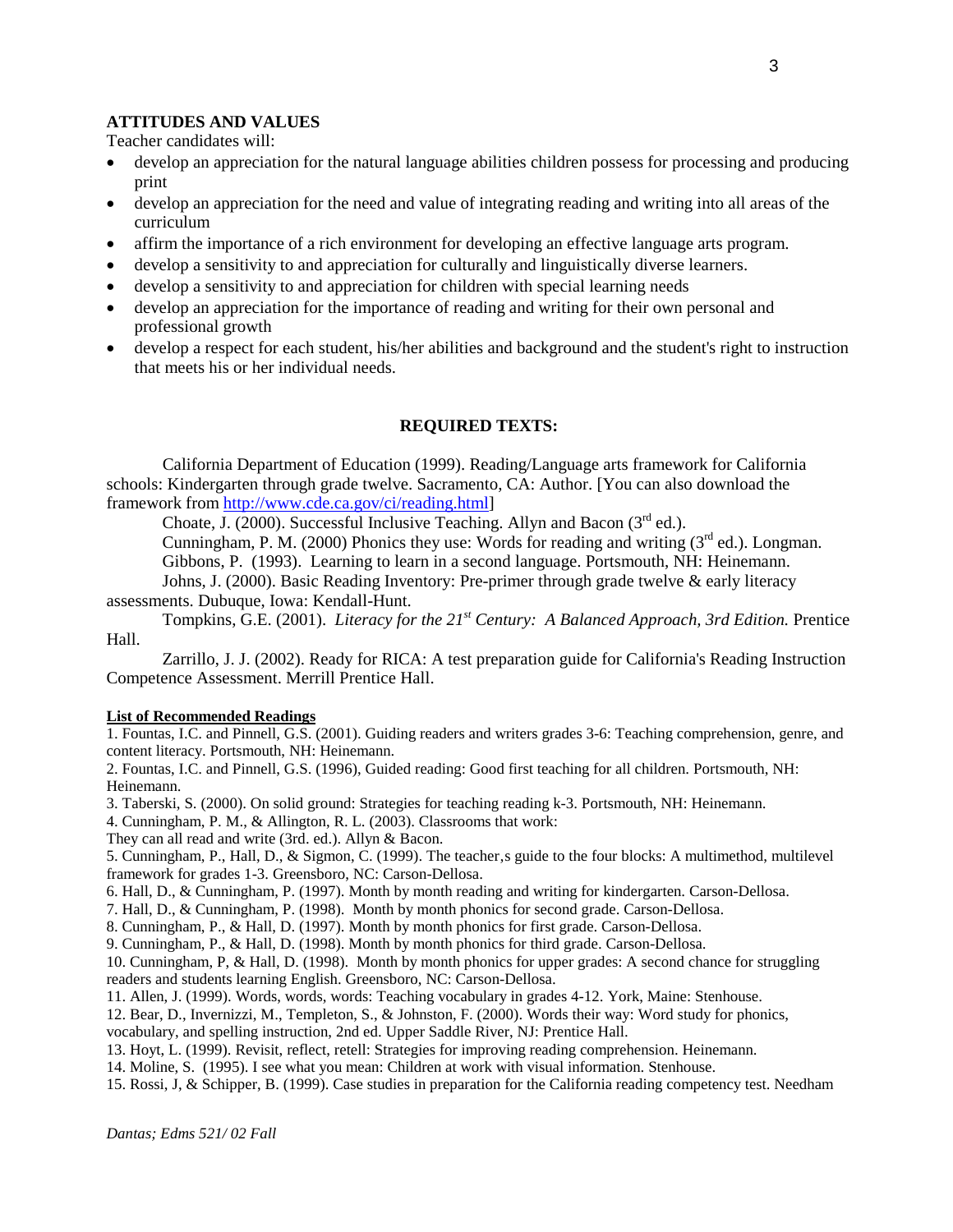Heights, MA: Allyn & Bacon.

#### **COURSE REQUIREMENTS**

#### **Attendance Policy**

Due to the dynamic and interactive nature of EDMS 521, all students are expected to attend all classes and participate in all class activities. For every day of absence, students will lose 6 points**.** Attendance will be taken during the first 5 minutes of class. Three tardiness or "early exits" will be the equivalence of an absence. **A passing grade will not be issued for students who do not attend 80% or more of the class sessions**. Should the student have extenuating circumstances, s/he should contact the instructor as soon as possible.

Unless otherwise negotiated with the instructor, all assignments are to be handed in on the due date. **Assignments not handed-in on due date will lose 10% of earned credit per day.** Assignments should be typed and double-spaced .

- Participation  $20$
- Resource Notebook Sections Part I 50
- Reading Strategy Lesson Plan 15
- Analysis of Reading Patterns 15

| points |              |                          |  |
|--------|--------------|--------------------------|--|
| points |              | Due: See course schedule |  |
| points | Due: Sign up |                          |  |
| points | Due:         | Draft/Sept. 24           |  |
|        |              | Final/Oct. 10            |  |

| <b>Grading Scale:</b> |               |
|-----------------------|---------------|
| $96-100 = A$          | $80-82= B-$   |
| $90-95=$ A-           | $177-79 = C+$ |
| $87 - 89 = B +$       | $173-76=$ C   |
| $83 - 86 = B$         | $70-73=C-$    |

#### **ASSIGNMENTS:**

#### **1. Participation (20 pts.)**

All students are expected to participate in class activities and demonstrate reflective learning. It is important that students are well prepared for course sessions by completing the readings and assignments scheduled before the class meeting. The nature of this class relies heavily on classroom dialogue. You will be asked to participate in a variety of group activities, all of which will have direct applicability to your teaching in the classroom. You are expected to provide constructive criticism; be an attentive listener, on task group participant and collaborator; and to relate discussions to the readings and your own experiences. Please do not bring outside work to class and make sure to turn off your cellular phone before coming to class.

**Important: This is an eight-week course and is very intensive. There is a lot of reading to do and content to cover within our short time together. Please try to keep up and see me if you are experiencing any difficulty with keeping up.**

## **2. Reading Strategy Lesson Plan (Critical Assessment Task) (15 pts.)**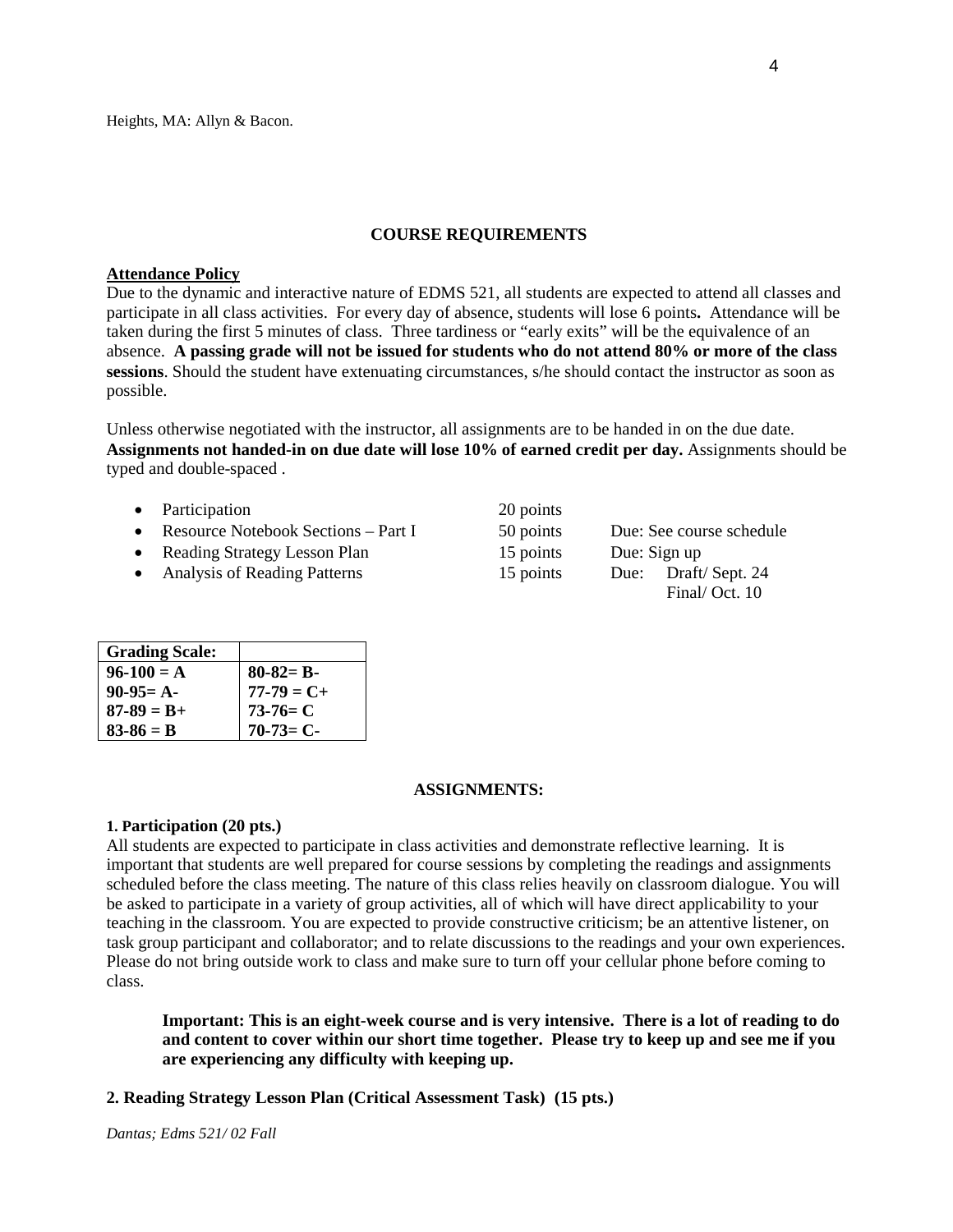You will write and present a reading strategy lesson plan for a small group activity that takes into account student needs. They can be mini-lessons, direct instruction, inquiry, or any format you choose. Make your lesson active, interesting, fun and meaningful. Because lesson planning may be unfamiliar to some of you, but is so important to teaching, you will learn how to write a language arts lesson plan in class. Choose a reading standard for your grade level to guide your objectives. Sample lessons include:

- Monitoring Reading
- Comprehension
- Content area reading
- Phonics
- Phonemic Awareness
- Organizing information while you read
- Relating what you are reading to what you already know
- Finding the main idea of a story
- Identifying patterns in a text
- Using graphic organizers for comprehension

*Keep in mind when writing your lesson*: What is the purpose of your lesson? How does it relate to real reading and/or writing? What are your learning goals? How are they aligned with the CA Reading/Language Arts standards (check the Reading/Language Arts framework for CA public schools)? How will you present the lesson (instructional strategies, resource materials, time frame)? How will you group students for the lesson? How will you assess your students? What accommodations will you provide for students who need additional help?

Important: Your lesson must address the needs of mainstream students, as well as make provisions for second language learners, students presenting difficulty, and accelerated students. How are you going to work with students who are having difficulty? How will you scaffold second language learners' learning during the lesson? How will your lesson provide enrichment for accelerated students? Will you meet with students individually or in a small group while other students work independently?

*Strategy presentation* (10 minutes): Four strategy presentations will be presented as learning centers over the period of 1 h. Students will circulate in small groups.

(1) provide a one-page write up; (2) briefly demonstrate it; (3) explain how this strategy supports reading/writing; and (4) address recommendations on the usefulness of the strategy for native Englishspeaking and second language learners. Bring a copy of your strategy paper for all class members.

# **3. Language Arts Resource Notebook -- Part 1 (50 Pts)**

Each of you will develop a Reading/Language Arte Resource Notebook that will be used to inform your teaching. The Resource Notebook has two main objectives. First, is to demonstrate your learning and understanding of the reading and language arts. Second is to start building a resource for your own learning. Be creative and thoughtful in the compilation of the notebook—it will be a demonstration that you are ready to teach the language arts to a diverse student population.

The Notebook will be organized around the **13 RICA Content Areas** (see the RICA Registration Bulletin, p.39-45) and include additional sections on:

- A personal statement of your philosophy of the teaching reading and writing
- Special Needs Students

# **Each section of the notebook should contain the following**:

• A RICA analysis sheet including: (a) what this content area(s) is about (Put it in your own words  $-2$  to 4 sentences), (b) 2 ways of assessing this content area (include rationale); and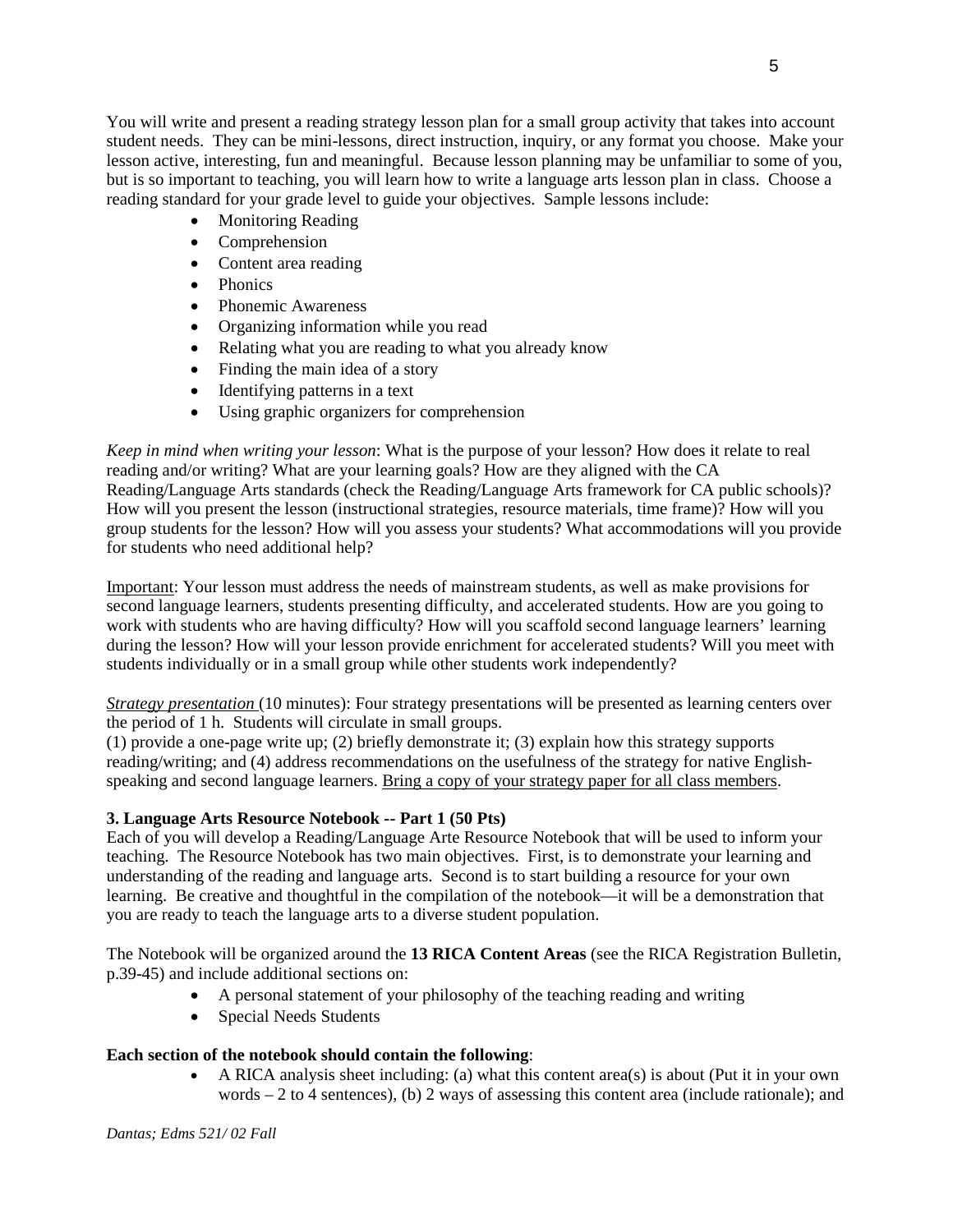(c) 1 way of teaching it (description and accommodations). Describe the teaching strategy and explain how it supports reading, writing and/or language arts development.

- A lesson observation form (except for section 1). When you begin observing in your classroom, use **the field observation form** (attached) to fill it out as you observe various aspects of language arts. Be able to describe what you see and how your observations are related to reading/writing instruction. Your observations and artifacts collected in the classroom should be helpful to you in preparing your portfolio. **Some of the elements of a language arts program may only be seen in primary grade classrooms or intermediate and you will have to schedule time to visit other classroom(s) (One visit minimum).**
- A technology-rich assignment that enhances your teaching and student learning
- Lesson plans, articles, and any other resources collected within class or student teaching that would be helpful.

# **Important:** You will share your Rica Analysis Sheets with an online **interactive journal partner**.

You will need to choose a journal partner in class for an online interactive journal on the first week and exchange email addresses. Write a reflective entry (complete Rica analysis sheet) to your email partner regarding the content area.

Your interactive partner should read the entry and make comments on what has been written. You will be responsible for turning in your journal that has your original entries and your partner's responses. Please be sure to identify your entries in your journal.

# **For the first semester you will need to complete the following content areas**:

- Section 1: Philosophy of Literacy Learning (see below)
- Section 3: Planning, Organizing, and Managing Reading Instruction
- Section 4: Phonemic Awareness
- Section 5: Concepts About Print
- Section 6: Systematic, Explicit Phonics and Other Word Identification Strategies
- Section 7: Spelling Instruction
- Section 8: Reading Comprehension Narrative
- Section 13: Vocabulary Development
- Section 14: Structure of the English Language
- Section 15: Special Needs

You can choose how to organize this information in your notebook. You may include course assignments (lesson plan, case study, mini book unit, classroom observations and interactive email journals), course handouts and materials from your classroom/school site, examples of lesson plans and student work, information from internet sources or professional journals. You may want to include strategies you will use to teach these content areas. You may even include pictures of students learning a specific strategy as well as your reflection on what was happening, why it worked or didn't work and why that was. You may include one (or more) successful activities that you used in the classroom (must be related to language arts instruction).

The resource notebook will contain samples of your learning and understanding, and examples of your work that demonstrate that you are ready to instruct children in reading, writing, listening and speaking. Feel free to use a variety of graphic and written presentations, as best suits your learning style, in order to show your learning and understanding. Use a three-ring binder to organize your materials. Work with a friend so you can exchange ideas.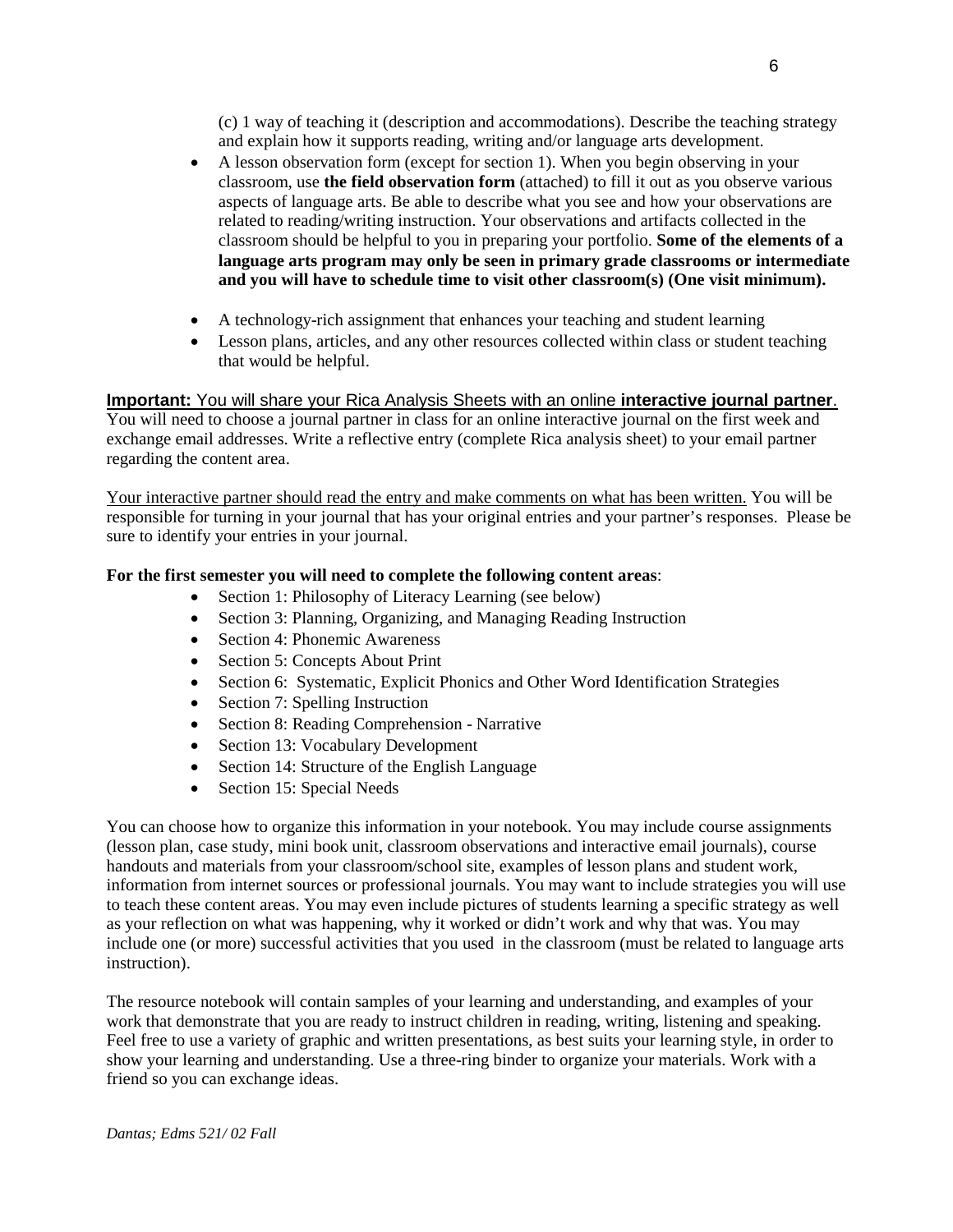As you learn about assessment, phonemic awareness, the use of phonics, comprehension strategies and other components crucial to effective literacy instruction, compiling your resource notebook will help you prepare and review the content areas assessed by the RICA test. More importantly, it will serve as a resource for you in the future, and may be used for job interviews to illustrate your knowledge and experiences.

Note: Besides the course readings, Dr. Alice Quiocho's web site can also serve as a resource. The address is: [http://www.csusm.edu/Quiocho.](http://www.csusm.edu/Quiocho) Click on "reading instruction portfolio." See the section on accommodations for ideas on ways to support second language learners. Note: See **[www.ed.gov/free/](http://www.ed.gov/free/)** for free Educational Materials.

## **\* Lang. Arts Res. Notebook – Section 1: Personal Statement of your Philosophy of Teaching**

It is important before you begin teaching reading/language arts that you define what reading is and address literacy education. Your personal statement of your philosophy of teaching is an opportunity for you to find your own voice as a teacher and to begin to understand what you believe in and to analyze and reflect on how your beliefs and experiences will shape you as a teacher. You are asked to reflect on the context or learning environment in which instruction takes place. What type of classroom context support the literacy development of children? What are the strengths of an effective language arts program? What would you do the same/ different? Think for examples of effective language arts classroom-based instruction based on your classroom experiences and observations as well as course sessions and materials.

For this section of the notebook, you can be as creative as you choose. Find a way to express your voice and your ideas. You can use icons, photos, poems, quotes and favorite storylines. Be individualistic and thorough as you explore who you are and what you believe. Make sure to support your philosophy statement by utilizing theory and research from class readings, texts, class activities and notes. *Keep in mind: Teaching is a journey and you will continue to expand on your views throughout your career.*

# **4. Analysis of Reading Patterns (15 pts)**

You will be taught how to observe students reading, to listen to them read, and gather information about their use of cueing systems and reading monitoring strategies. You will be taught how to take and analyze running records, and you will be expected to take a minimum of 4 running records of one student and look for patterns across them.

**Select a student at your site – a beginning reader or a student who is experiencing difficulties with reading simple books (around grade 1 level)**. Explain the assessment project to your master teacher, and ask her/him to help you identify students. Don't shy away from second language learners. Discuss possible times for giving a reading interview and taking running records. You will need to obtain written parental permission to work with this student (form attached in English and Spanish).

Your final paper should include:

- 1) A brief introduction/ overview of your student's background (including his/her age, grade level, interests, ethnic and linguistic background, etc);
- 2) Documentation: (1) anecdotal records of classroom observations (minimum of 2); (2) reading interview; and (3) running records (don't forget to identify the selected books);
- 3) Analysis of information gathered;
- 4) Instructional recommendations (1-page minimum). Both should be based on your analysis of all documentation collected and course readings and materials.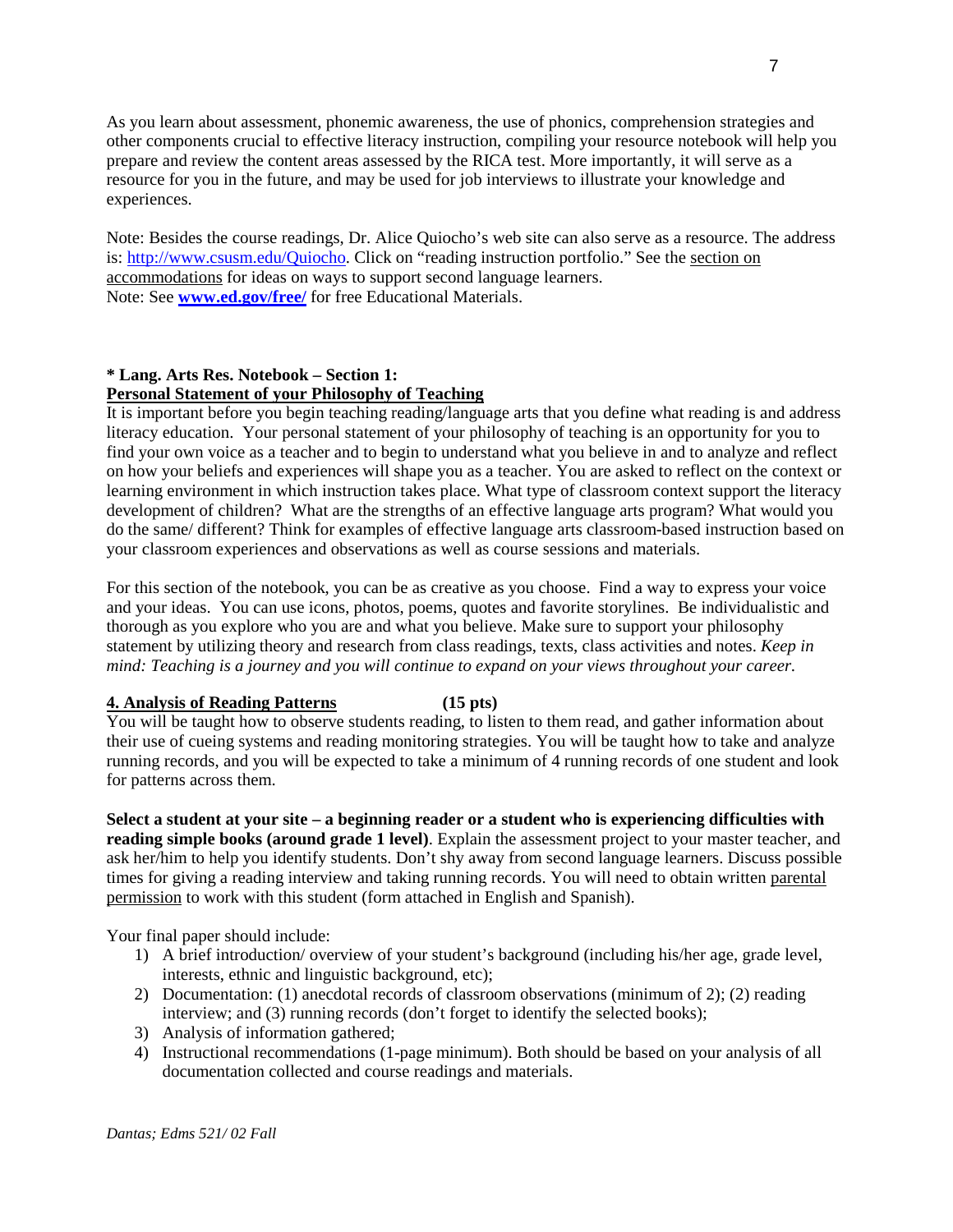More information about this assignment will be provided in class. This assignment will start to prepare you for the case study you will be asked to develop in EDMS 522: Literacy Education II (2<sup>nd</sup> semester).

# **RICA TEST PREPARATION**

**\*** Pick up a copy of the 2001-2002 (or 2002-2003) RICA Registration Bulletin in the COE Student Services area.

**\*** A RICA test preparation handout will be handed in class.

## **Helpful Sites:**

\* CSU Credential Students News Page:<http://www.csusm.edu/Quiocho/credentialstudents.html> **(links to RICA web pages,** RICA Study Session Dates**, as well as calendar of events, Cohort Council News/ Announcements; MSAT information, etc.)**

\* RICA Help:<http://www.rica.nesinc.com/> (State RICA test web page) and <http://www.csusm.edu/courses/EDUC496R/> (CSUSM RICA Test help).

**Rica content reviews**: [http://www.cde.ca.gov/ci/reading.html,](http://www.cde.ca.gov/ci/reading.html) [http://www.csusm.edu/Quiocho/rip.html,](http://www.csusm.edu/Quiocho/rip.html) and <http://www.coe.sdsu.edu/people/jmora/default.html>

**Practice questions:** Check the state RICA test web page, and

<http://gsep.pepperdine.edu/gsep/as/rica/Domain-1-Questions.html> (This page is The URL for the first RICA domain. Please note that you must type in the number 2 to get to domain 2 and so on).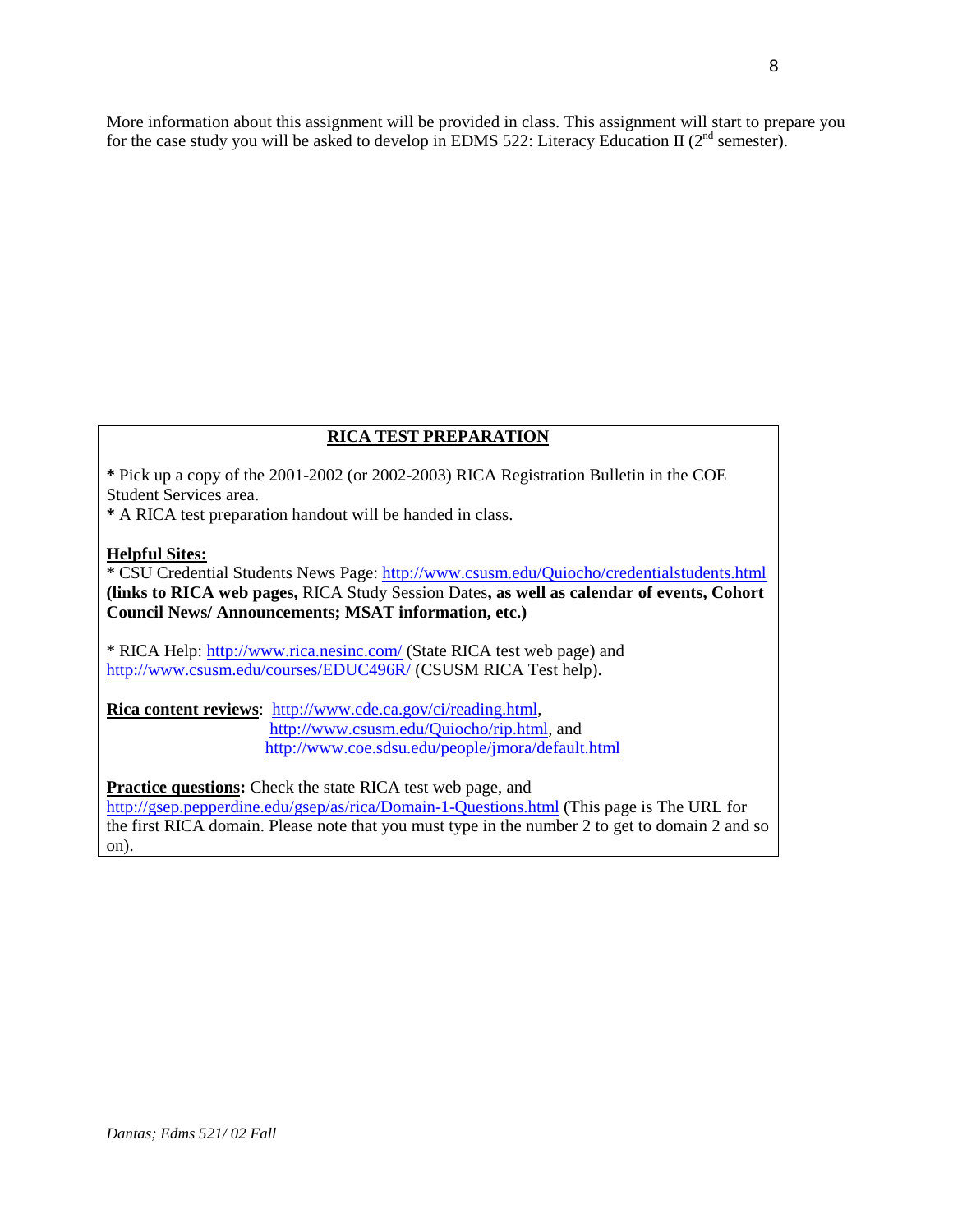| <b>EDMS 521 - Course Outline</b>                         |
|----------------------------------------------------------|
| (Timeline Subject to Change pending "Teachable" Moments) |

| <b>Date</b>           | <b>Topic</b>                                                                                               | <b>Readings &amp; Assignments</b>                                                                                    |
|-----------------------|------------------------------------------------------------------------------------------------------------|----------------------------------------------------------------------------------------------------------------------|
| Session 1<br>Sept. 3  | <b>Course Overview</b><br>Building a Cohort community: goals $\&$<br>expectations                          |                                                                                                                      |
| Session 2<br>Sept. 5  | A Balanced Approach, Differentiated<br>instruction & Flexible grouping                                     | Tompkins, Chap 1                                                                                                     |
| Session 3<br>Sept. 10 | The Language of School/The Language<br>of Learning<br>Culture, Language and Learning                       | Gibbons, Chap $1, 5 \& 6$<br>Flores et al.'s "Transforming deficit<br>myths about learning, language and<br>culture" |
| Session 4<br>Sept. 12 | Informed Instruction & Authentic<br>Assessment                                                             | Gibbons, Chap 2<br>Tompkins, Chap 3<br>Due: Res. Notebook, section 3 (email Dr.<br>Dantas)                           |
| Session 5<br>Sept. 17 | Informed Instruction & Authentic<br>Assessment (cont.)<br>The Processes<br>Sharing "Three things in a bag" | Tompkins, Chap 2<br>CA English/Language Arts Standards<br>(bring it to class)                                        |
| Session 6<br>Sept. 19 | Oral Language Development<br>Creating a language rich environment<br>Sharing "Three things in a bag"       | Gibbons, Chap $3 & 4$                                                                                                |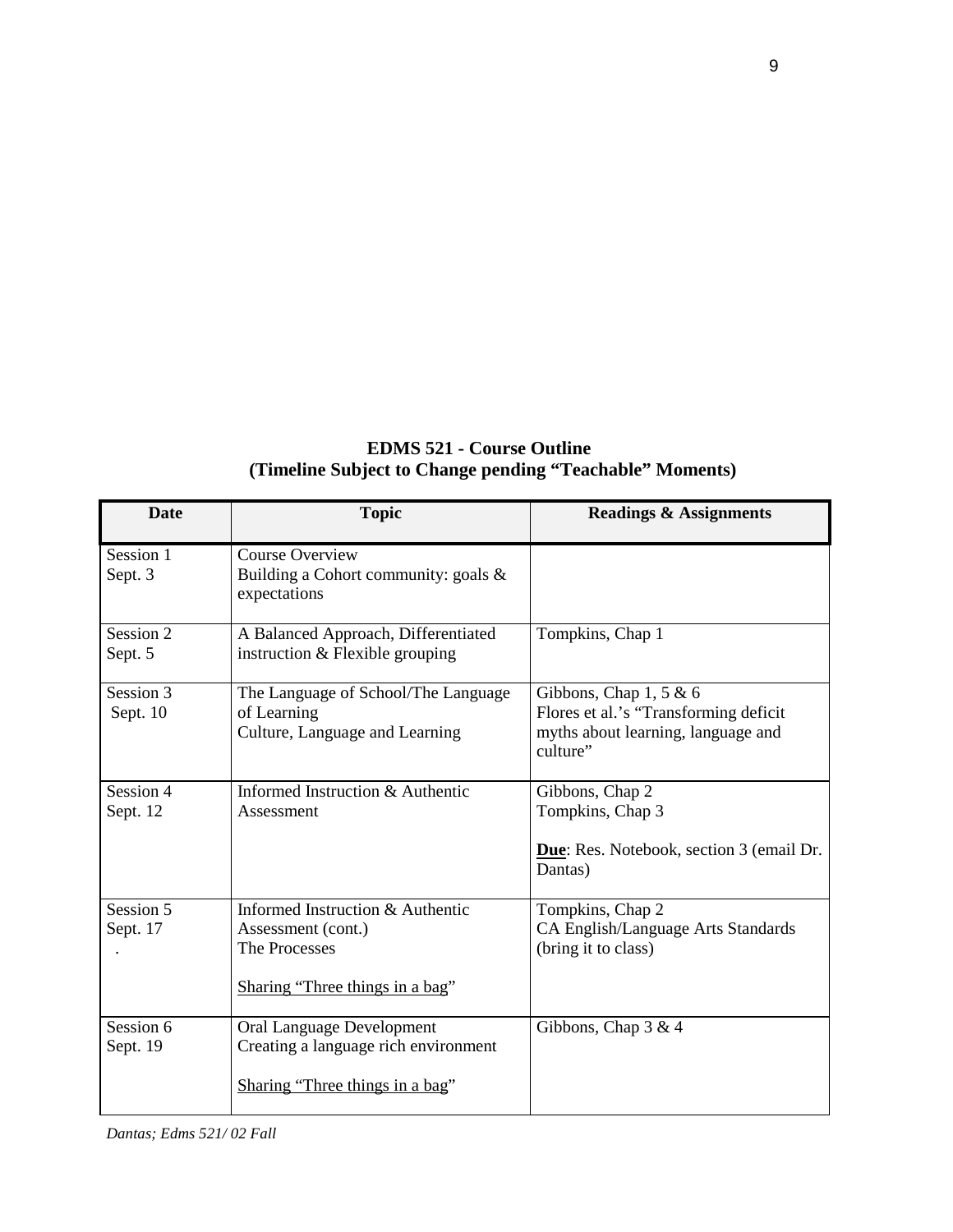| Session 7  | Reading in a Second Language               | Gibbons, Chap 7 & 8                                    |
|------------|--------------------------------------------|--------------------------------------------------------|
| Sept. 24   | The Structure of English Language          |                                                        |
|            |                                            | <b>Due:</b> 1. Strategy Presentations                  |
|            |                                            | 2. Draft/ Analysis of Rdg Patterns                     |
|            |                                            | (Parent Consent, Reading Interview,                    |
|            |                                            | and 1 Running Record and Analysis).                    |
|            |                                            | Don't forget to bring the book used.                   |
|            |                                            |                                                        |
| Session 8  | <b>Emergent Readers and Writers</b>        | Cunningham, Chap 1                                     |
| Sept. 26   |                                            | Tompkins, Chap 4                                       |
|            |                                            |                                                        |
|            |                                            | <b>Due:</b> Strategy Presentations                     |
| Session 9  |                                            |                                                        |
| Oct. 1     | Breaking the Alphabetic Code               | Cunningham, Chap 2 & 3<br>Tompkins, Chap 5 (p.138-161) |
|            |                                            |                                                        |
|            |                                            | <b>Due:</b> Strategy Presentations                     |
| Session 10 | The Writing Process                        | Gibbons, Chap 9                                        |
| Oct. 3     |                                            | Tompkins, Chap 5 (p.161-173)                           |
|            |                                            |                                                        |
|            |                                            | <b>Due:</b> 1. Strategy Presentations                  |
|            |                                            | 2. Res. Notebook, section 4, 5, 6 and 14               |
|            |                                            | (email Dr. Dantas)                                     |
|            |                                            |                                                        |
| Session 11 | <b>Fluent Readers and Writers</b>          | Johns, TBA                                             |
| Oct. 8     | * Selecting Appropriate Texts              | Tompkins, Chap 13                                      |
|            | * Assessing Reading Levels:                |                                                        |
|            | independent, instructional and frustration | <b>Due:</b> Strategy Presentations                     |
| Session 12 | <b>Fluent Readers and Writers</b>          | Cunningham, Chap 4                                     |
| Oct. 10    |                                            | Tompkins, Chap 6                                       |
|            |                                            |                                                        |
|            |                                            | <b>Due:.</b> 1. Strategy Presentations                 |
|            |                                            | 2. Final/ Analysis of Rdg Patterns.                    |
|            |                                            |                                                        |
| Session 13 | Fluent Readers and Writers/                | Tompkins, Chap 7                                       |
| Oct. 15    | <b>Constructing Meaning</b>                |                                                        |
|            |                                            | <b>Due:</b> Strategy Presentations                     |
| Session 14 | Comprehension                              | Tompkins, Chap 8                                       |
| Oct. 17    |                                            |                                                        |
|            |                                            | <b>Due:</b> 1. Strategy Presentations                  |
|            |                                            | 2. Res. Notebook, section 7, 8 and 13                  |
|            |                                            | (email Dr. Dantas)                                     |
|            |                                            |                                                        |
| Session 15 | A Whole School Response                    | Gibbons, Chap 10                                       |
| Oct. 22    | A Balanced Program                         | Tompkins, Chap 1 & 12                                  |
|            |                                            | <b>TBA</b>                                             |
|            |                                            |                                                        |
|            |                                            |                                                        |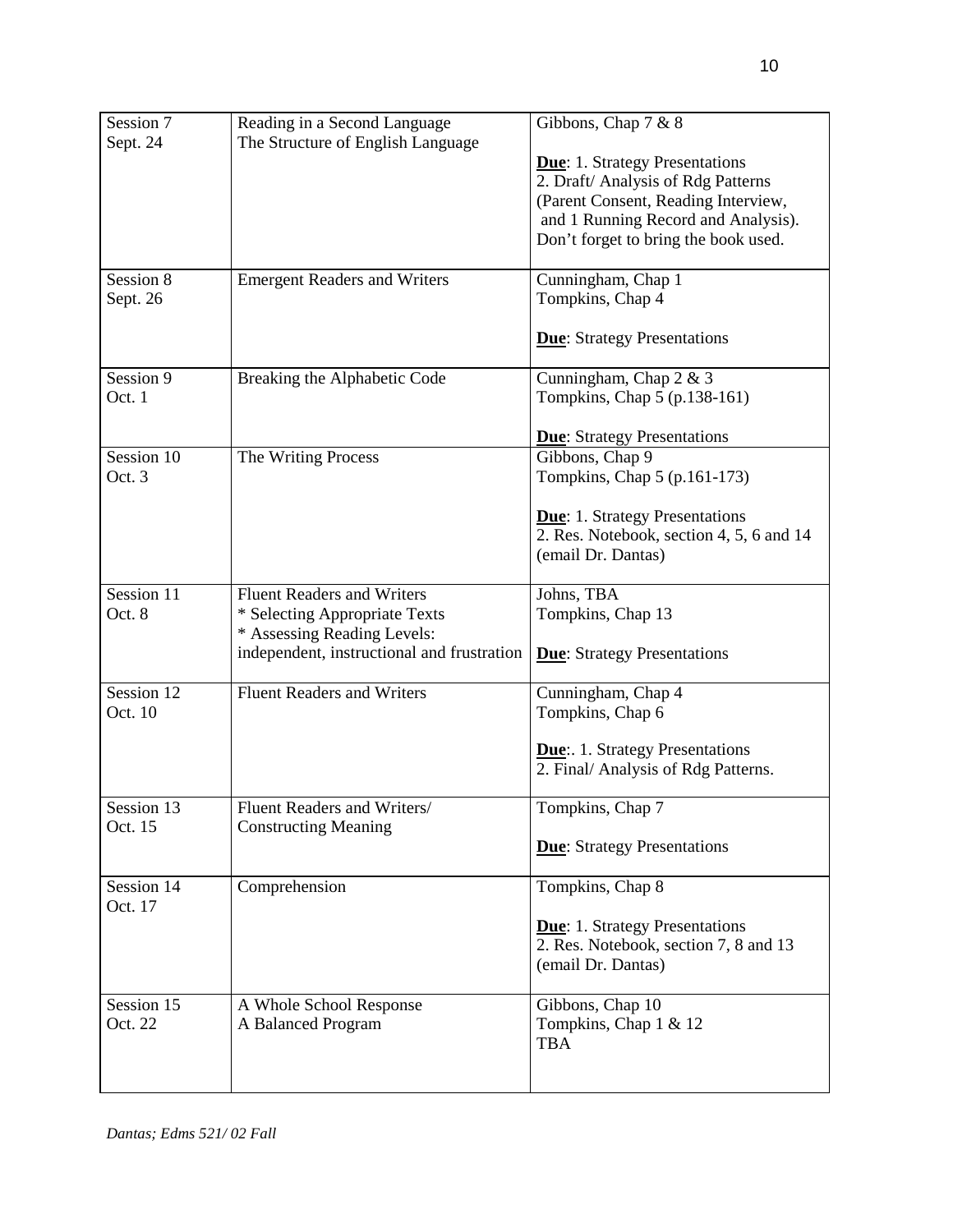| Session 16 | <b>Sharing Philosophy Statement</b> | Due: Complete Resource Notebook |
|------------|-------------------------------------|---------------------------------|
| Oct. 24    | Closure                             |                                 |
|            | Course Evaluation                   |                                 |
|            |                                     |                                 |

EDMS 521- Fall 2002 Dantas

# **Language Arts Resource Notebook Rubric**

Name **Name** 

Your Reading/Language Arts Resource Notebook was worth a total of 50 points. Below, you will find a list of the items listed in the course syllabus and discussed in class that should be included in your final project.

\_\_\_\_\_ A personal statement of your philosophy of teaching reading and writing (10 pts) (following syllabus guidelines).

\_\_\_\_\_ All specified **RICA Content Areas** (see below) including an additional (32

pts)

section on *Special Needs Students*. Each section of the notebook should contain the following:

- A RICA analysis sheet including: (a) what this content area(s) is about (Put it in your own words  $-2$  to 4 sentences), (b) 2 ways of assessing this content area (include rationale); and (c) 1 way of teaching it (description and accommodations). Describe the teaching strategy and explain how it supports reading, writing and/or language arts development.
- A lesson observation form.
- A technology-rich assignment that enhances your teaching and student learning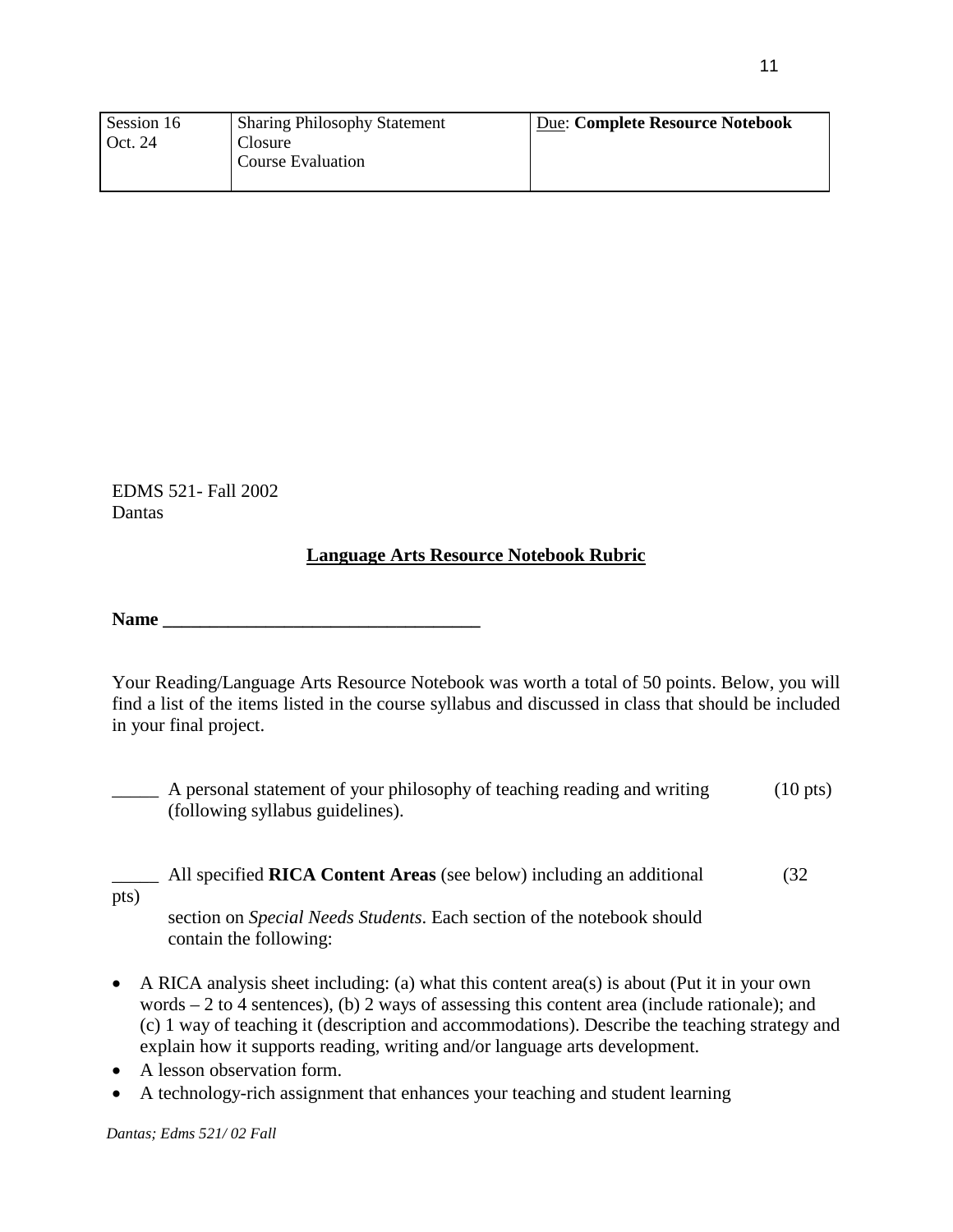- Lesson plans, articles, and any other resources collected within class or student teaching that would be helpful.
	- Met deadlines for the interactive email journal entries of the RICA analysis (6 pts) sheets (see course outline schedule), and included an interactive journal partner response.
- Overall presentation and organization (2 pts) (including table of contents)

\_\_\_\_\_ Total

Note: EDMS 521/ **RICA Content Areas:** Section 3: Planning, Organizing, and Managing Reading Instruction; Section 4: Phonemic Awareness; Section 5: Concepts About Print; Section 6: Systematic, Explicit Phonics and Other Word Identification Strategies; Section 7: Spelling Instruction; Section 8: Reading Comprehension – Narrative; Section 13: Vocabulary Development; and Section 14: Structure of the English Language.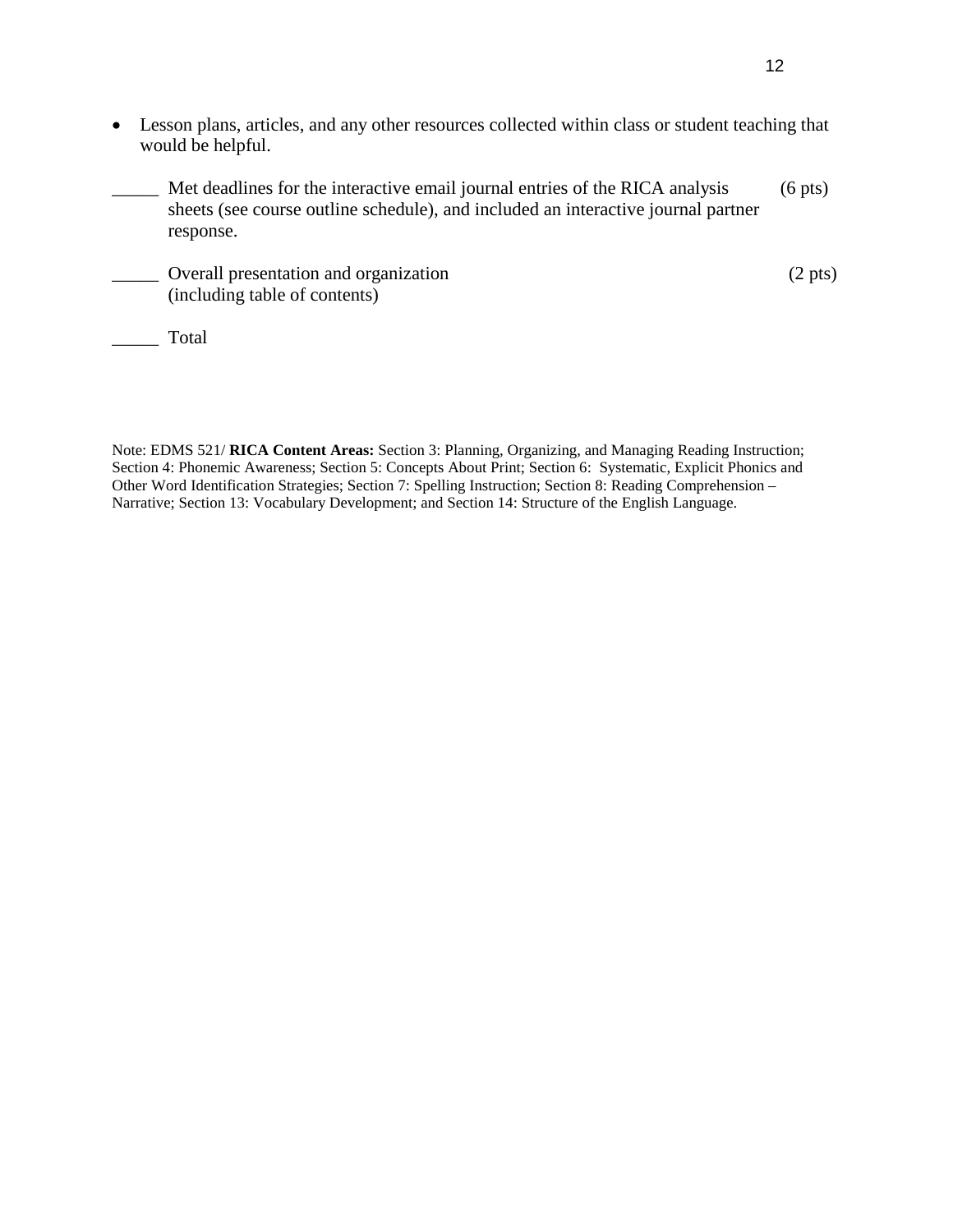## **California State University San Marcos College of Education EDMS 521**

**Parental Consent**

**Dear Parents:**

**I am studying to be an elementary school teacher and am enrolled in the credentialing program at California State University San Marcos.** 

**A very important part of our learning is to understand the reading process. We have been asked to work with a student inquiring about what that student thinks and feels about the reading process. Another part of our assignment is to audiotape and listen to the student read and to study the strengths that the he or she brings to the reading process. From our observations, we develop an instructional recommendations to assist that student in building on his or her strengths and working on his or her needs.**

**I am asking for your permission to work with your child. The project will take approximately 3 hours over a period of time. The information will remain confidential. Your child's name will not be used in the report issued to my professor. You are entitled to all of the information I have gained, and I will share it with the classroom teacher if you so wish.**

**Sincerely,**

**--------------------------------------------------------------------------------------**

**I give my permission for you to work with my child \_\_\_\_\_\_\_\_\_\_\_\_\_\_\_\_\_\_\_\_\_.**

**I understand that all information will be kept confidential and that I am entitled** 

**to all of the information.**

**Signature Date**

**\_\_\_\_\_\_\_\_\_\_\_\_\_\_\_\_\_\_\_\_\_\_\_\_\_\_\_\_\_\_ \_\_\_\_\_\_\_\_\_\_\_\_\_\_\_\_\_\_\_\_**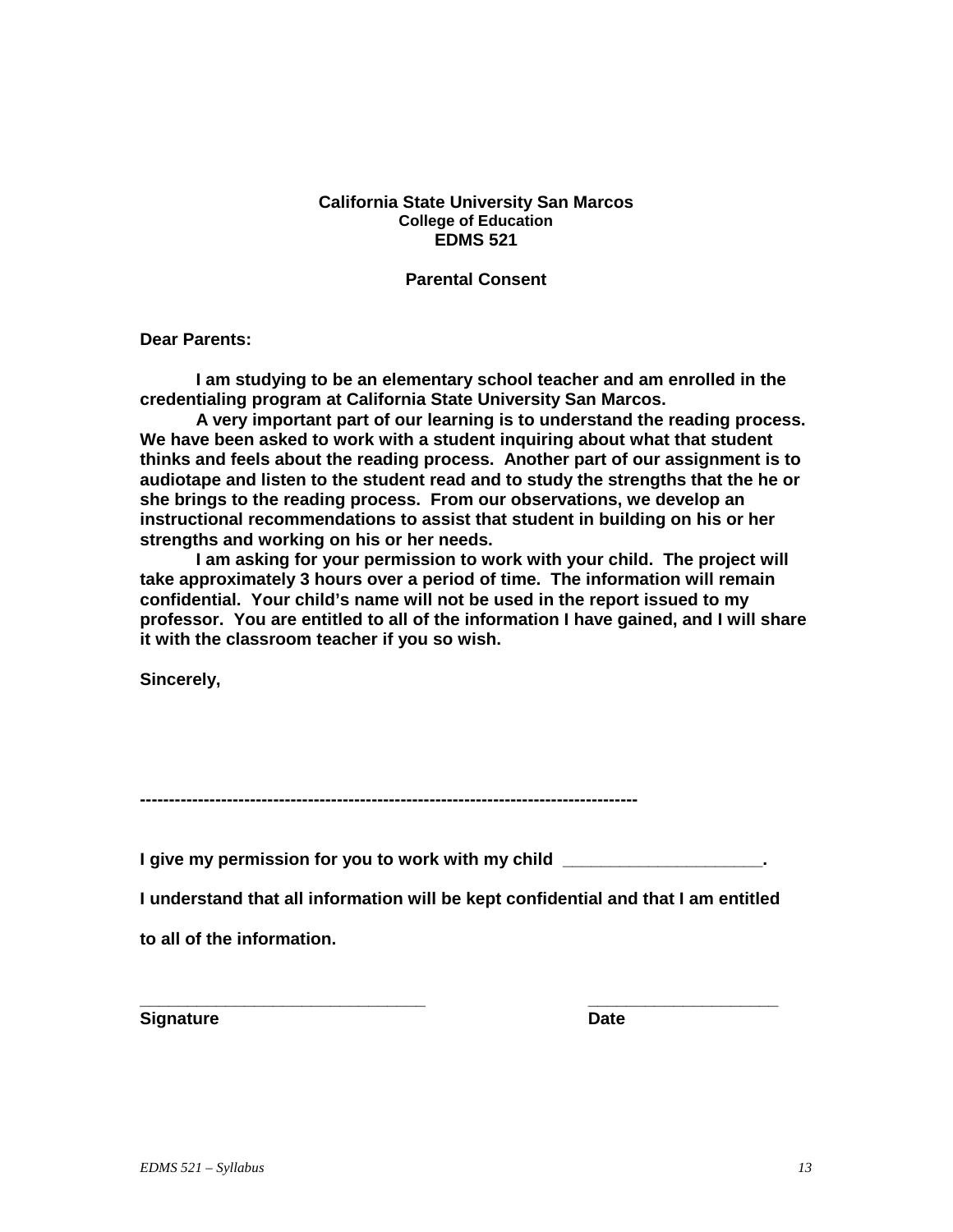

*San Marcos, California · USA 92096-0001*

*(760) 750-4035*

**College of Education**

31 de agosto, 2002

Estimados Padres,

 Soy un estudiante en una clase de lectura y escritura en California State University San Marcos. Estoy estudiando para professor/a. Tengo una tarea que requiere que observe a un niño(a) durante la hora de lectura y escritura en la clase.Tengo que entrevistar a los niños sobre la lectura, y oir y gravar su lectura. Tambien tengo que escribir un plan de ensenanza que ayude a el nino(a) continuar a crecer como lector.

 Necesito su permiso para esta actividad. Toda su informacion sobre su hijo/a sera confidencial y puede pedir una copia si desea.

Sinceramente,

Por favor, firme y regrese a la clase.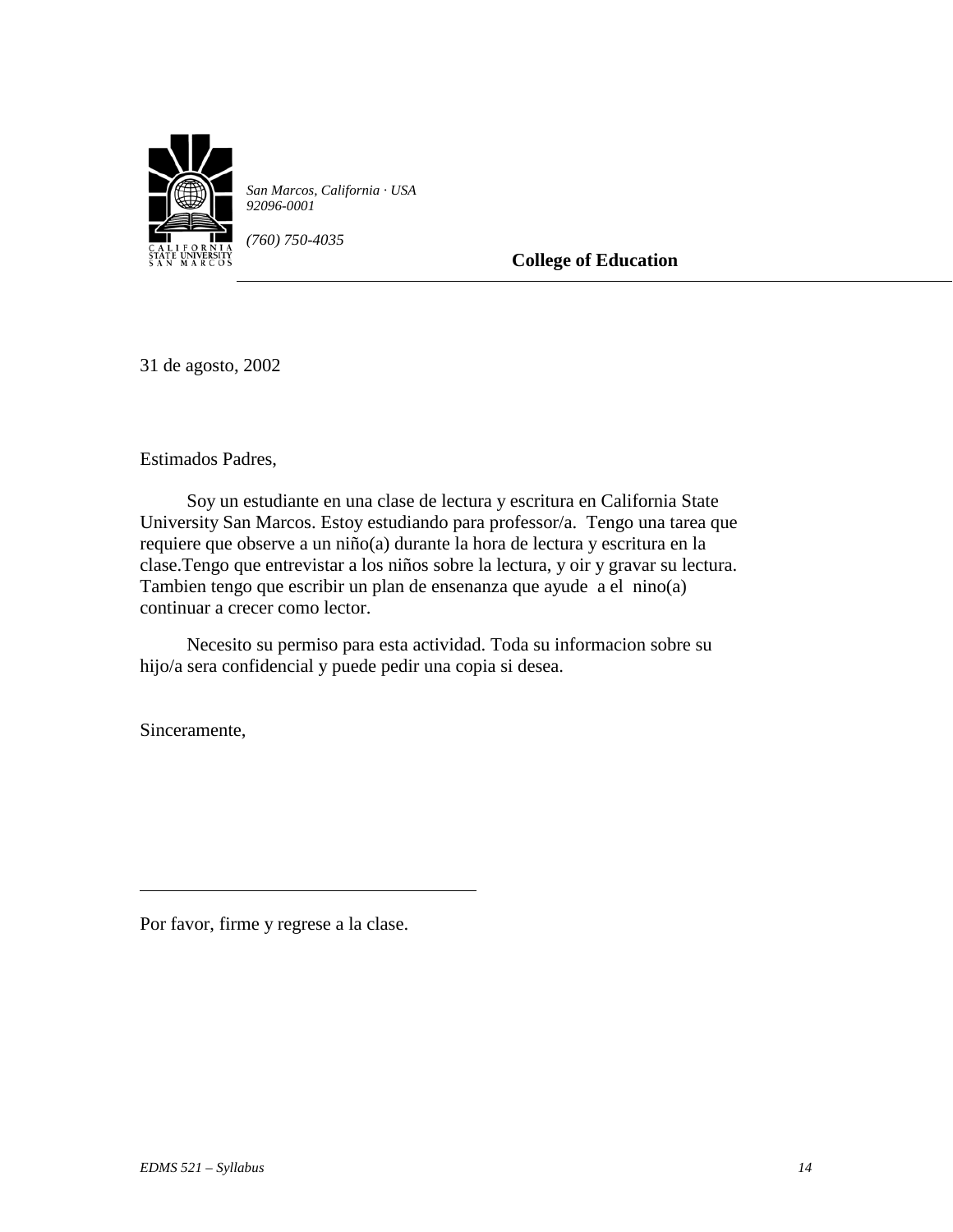# **EDMS 521 Reading Interview – Guiding Questions**

- **1. What are you learning to do in reading?**
- **2. How are you learning it? Who is helping you?**
- **3. What is easy about reading, what's hard?**
- **4. What do you do before you start to read?**
- **5. While you are reading, if you come to a word that you don't understand or don't know, you \_\_\_\_\_\_\_\_\_\_\_\_\_\_\_\_\_\_\_**
- **6. How can you tell when someone is a good reader? \_\_\_\_\_\_\_\_\_\_ is a good reader because \_\_\_\_\_\_\_\_\_\_\_\_\_\_\_\_**

**Do you think \_\_\_\_\_\_\_ ever comes to a word that s/he doesn't know?** 

- **If \_\_\_\_\_\_\_ comes to word s/he doesn't know, what do you think \_\_\_\_\_\_ does?**
- **7. What would your teacher do to help someone who doesn't know a word while s/he is reading?**
- **8. What do you do to help yourself understand and/or remember a story after you have read it?**
- **9. Do you think that you are a good reader? Why or why not?**
- **10. What would you like to learn to do next as a reader? How do you think you will learn it? (will someone help you?)**

# **EDMS 521**